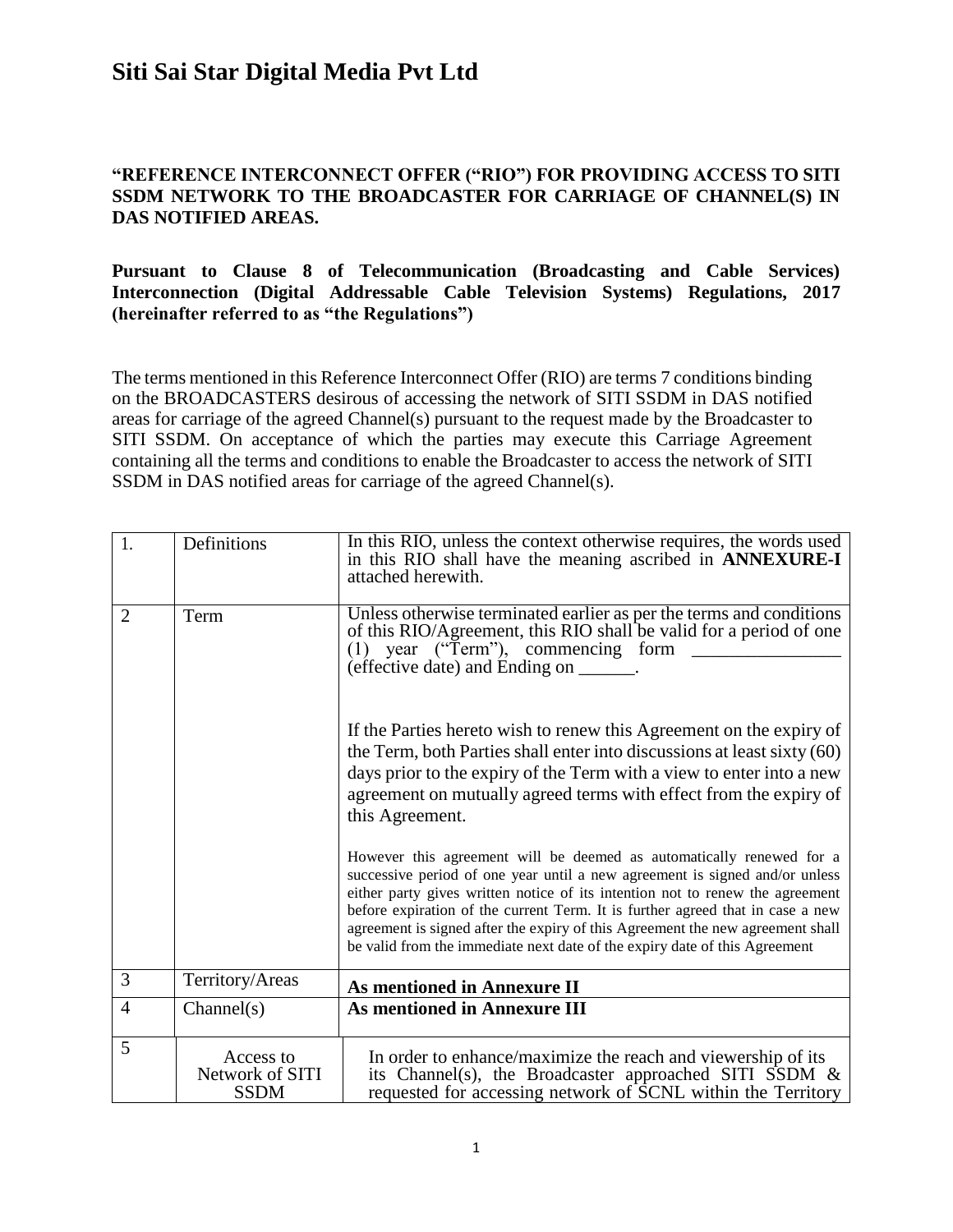|   |                               | for carriage of Channel(s) of the Broadcaster during the Term.<br>Pursuant to the said request, SITI SSDM hereby agrees to<br>provide access to its network and carry the Channels(s) within<br>the Territory from Effective Date during the Term for a<br>consideration specified in Clause _____ herein below.                                                                                                                                                                                                                                                                                                                                                                                                                                                                                                                                                                                                                                                                              |
|---|-------------------------------|-----------------------------------------------------------------------------------------------------------------------------------------------------------------------------------------------------------------------------------------------------------------------------------------------------------------------------------------------------------------------------------------------------------------------------------------------------------------------------------------------------------------------------------------------------------------------------------------------------------------------------------------------------------------------------------------------------------------------------------------------------------------------------------------------------------------------------------------------------------------------------------------------------------------------------------------------------------------------------------------------|
| 6 | Rights of SITI<br><b>SSDM</b> | The Broadcaster hereby grants to SITI SSDM, the non-<br>exclusive<br>rights during the Term of this Agreement:                                                                                                                                                                                                                                                                                                                                                                                                                                                                                                                                                                                                                                                                                                                                                                                                                                                                                |
|   |                               | (a) To receive signals of its Channel(s)                                                                                                                                                                                                                                                                                                                                                                                                                                                                                                                                                                                                                                                                                                                                                                                                                                                                                                                                                      |
|   |                               | (b) To decrypt (if the same is in encrypted form), encrypt<br>(without interfering in its content)                                                                                                                                                                                                                                                                                                                                                                                                                                                                                                                                                                                                                                                                                                                                                                                                                                                                                            |
|   |                               | (c) To carry the Channel(s) either directly and/or through its<br>authorized cable operators on its Cable TV network within<br>the Territory for reception by the Subscribers through SPE,<br>which may or may not have storage capacity.                                                                                                                                                                                                                                                                                                                                                                                                                                                                                                                                                                                                                                                                                                                                                     |
|   |                               | (d) To sell/market the channel(s) on <i>ala-carte</i> basis and/or as<br>part of any one or more of the packages of channels as per<br>the terms of the Regulations.                                                                                                                                                                                                                                                                                                                                                                                                                                                                                                                                                                                                                                                                                                                                                                                                                          |
|   |                               | (e) Subject to Regulation and MRP as declared by the<br>Broadcaster, to charge such price form the Subscribers [for]<br>subscribing the channels/package], as may be decided by<br>SITI SSDM and offer discount on MRP at is sole discretion<br>form time to time. It is explicitly made clear and understood<br>by the Broadcaster that Broadcaster does not have any right<br>to receive any share of subscription charges received by<br>SITI SSDM from the Subscribers subscribing the<br>Channel(s) or package comprised of Channel(s), unless<br>otherwise stated in the Regulation. It is also made explicitly<br>clear and acknowledged by the Broadcaster that SITI<br>SSDM has no obligation or liability to pay any subscription<br>charges to the Broadcaster under this agreement/RIO,<br>whether such Channel(s) is a free to air channels or a Pay<br>channel and/or a bouquet thereof, unless a separate<br>subscription agreement is signed for subscribing the<br>channels. |
|   |                               | To carry the Channel(s) as per the genre of the channel(s)<br>(f)<br>as specified by the Broadcaster in accordance with extant<br>regulation. SITI SSDM shall have the sole right to assign<br>the LCN and also change the same as per the terms of this<br>Agreement/RIO and in compliance of the Regulation.                                                                                                                                                                                                                                                                                                                                                                                                                                                                                                                                                                                                                                                                                |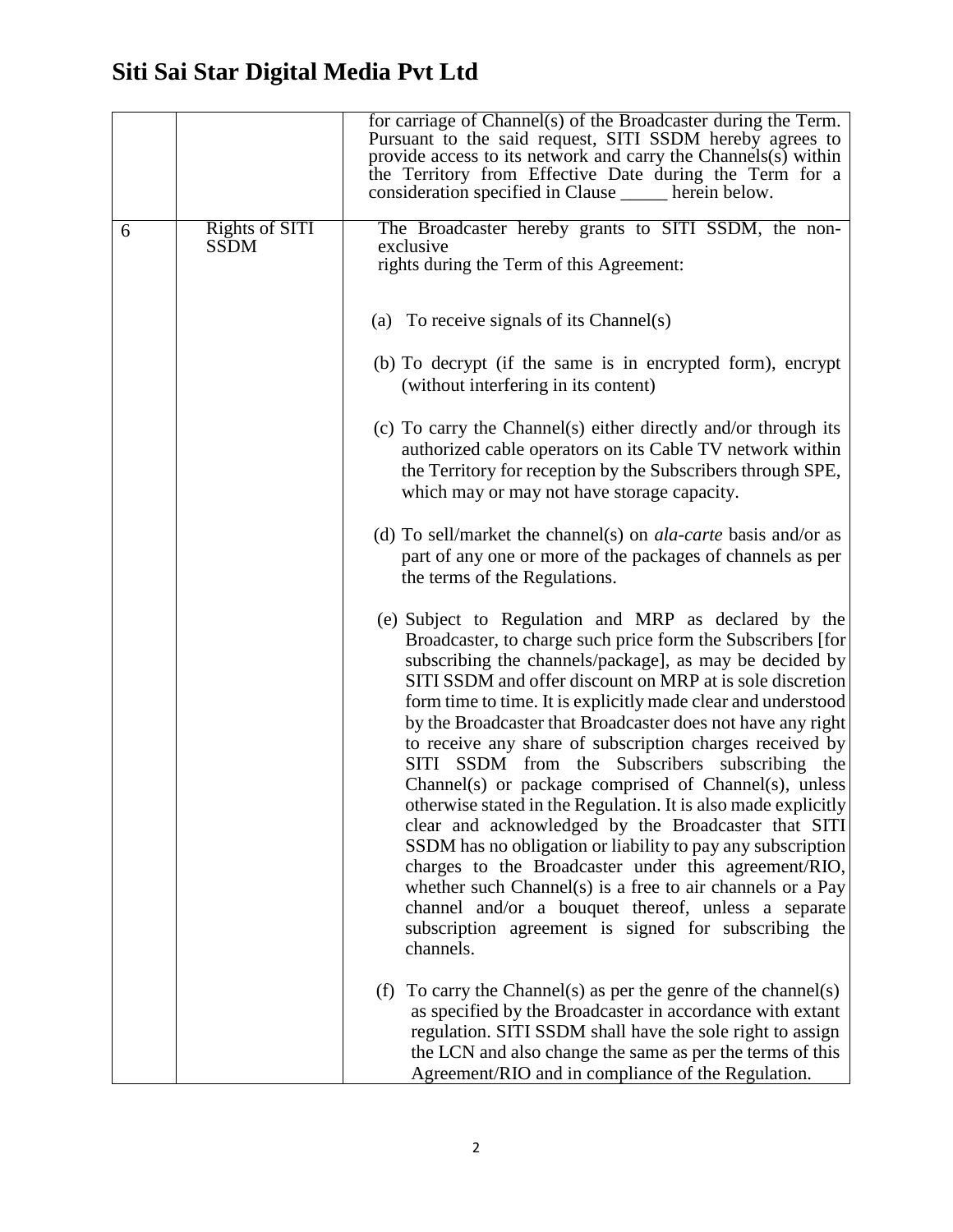|                |                                         | (g) SITI SSDM shall always have full flexibility in terms of<br>packaging the Channels in any of its consumer<br>offerings/packages/tiers/a-la carte including putting the<br>Channels in one or more tiers / packages / consumer<br>offerings.<br>(h)<br>SITI SSDM shall have the right to suspend the services<br>pertaining to carriage of the Channel(s) on its network immediately, if<br>the BROADCASTER is in breach of the provisions of the applicable<br>laws, rules and regulations and/or the terms and conditions of this                                                                                                                                                                                                  |
|----------------|-----------------------------------------|-----------------------------------------------------------------------------------------------------------------------------------------------------------------------------------------------------------------------------------------------------------------------------------------------------------------------------------------------------------------------------------------------------------------------------------------------------------------------------------------------------------------------------------------------------------------------------------------------------------------------------------------------------------------------------------------------------------------------------------------|
|                |                                         | Agreement/RIO till such time the breach is cured.                                                                                                                                                                                                                                                                                                                                                                                                                                                                                                                                                                                                                                                                                       |
| $\overline{7}$ | Obligation of the<br><b>Broadcaster</b> | (a) The Broadcaster is responsible for the content and all the<br>obligations, fee and payment for the content of the<br>Channel(s), even if the Broadcaster is not the creator of the<br>material comprised in such content.                                                                                                                                                                                                                                                                                                                                                                                                                                                                                                           |
|                |                                         | (b) The Broadcaster is responsible for all necessary consents,<br>approval, permission, registration, authorisation from the<br>relevant authorities, persons, entities, etc. and must<br>observe $\&$ comply with all the applicable laws for the time<br>being in force in India as may be applicable for the<br>activities being carried on by the Broadcaster.                                                                                                                                                                                                                                                                                                                                                                      |
|                |                                         | (c) The Broadcaster shall ensure that the service signals<br>delivered are of quality as stipulated in relevant TRAI<br>regulations/applicable standard and are comparable to<br>other television signals being received and retransmitted<br>by SITI SSDM. In event of Broadcaster failing to arrange<br>for signals of the stipulated quality/standard, SITI SSDM<br>shall be absolved of its obligation to retransmit<br>Broadcaster signals. Broadcaster shall not have any right<br>of messaging through their IRD/Decoders or any other<br>system which blocks the view of the Channel(s)<br>programme to the subscribers. This will be governed by<br>the Quality of the Service Regulation issued by TRAI from<br>time to time. |
|                |                                         | (d) It shall be incumbent upon the Broadcaster to specify the<br>'genre' of the respective Channel(s). In case of any change<br>in the genre of the Channel(s) or in the market positioning<br>of the Channel(s), the Broadcaster shall provide 90 days<br>prior notice to SITI SSDM.                                                                                                                                                                                                                                                                                                                                                                                                                                                   |
|                |                                         | (e) In case the Broadcaster decides to<br>discontinue the<br>Channel(s) from the Territory, it shall give atleast two<br>months prior notice of the same to SITI SSDM or two                                                                                                                                                                                                                                                                                                                                                                                                                                                                                                                                                            |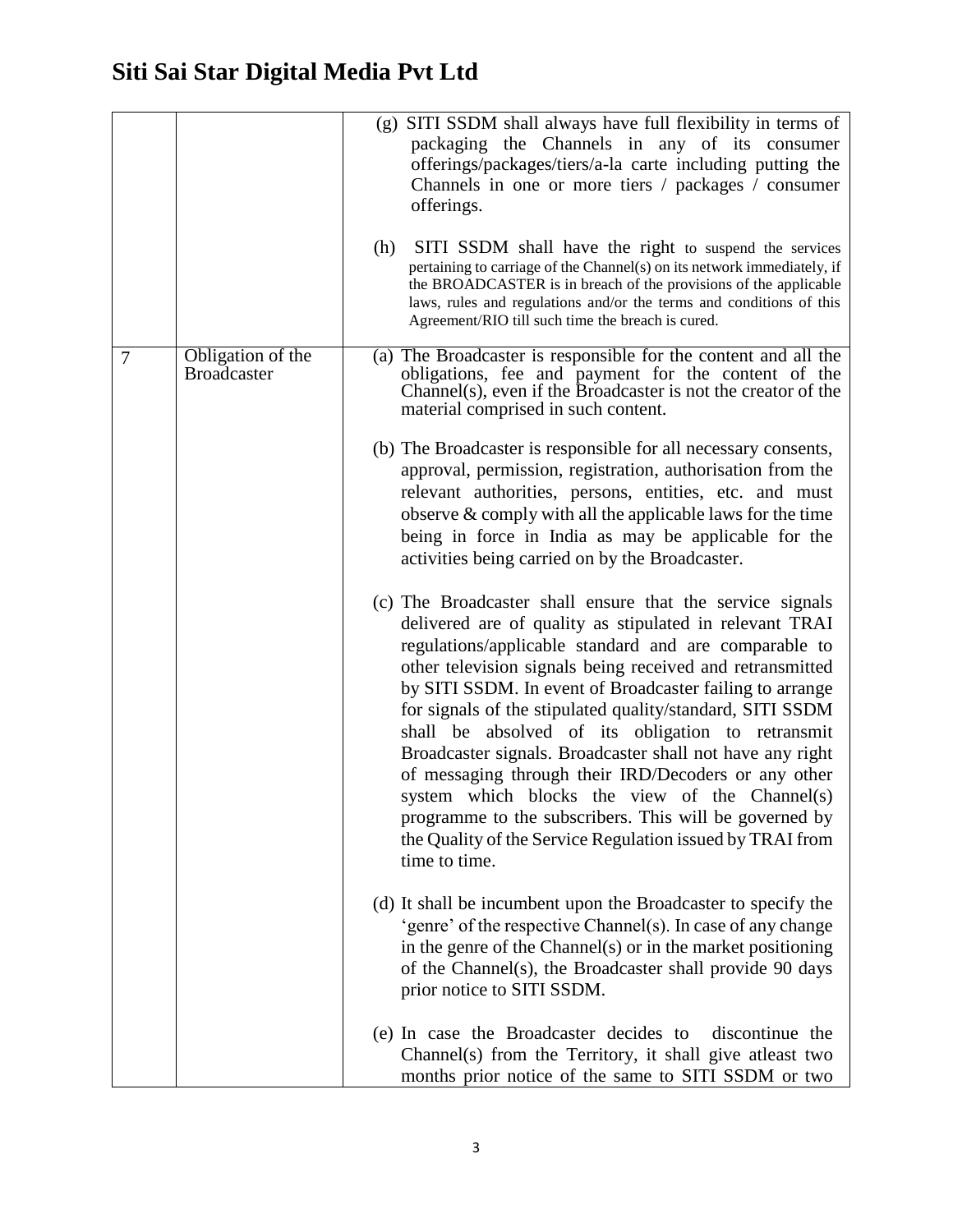|   |              | months carriage fee as lastly paid by the Broadcaster to<br>SITI SSDM.                                                                                                                                                                                                                                                                                                                                                                                                                                                                                                                                                                                                                                                                                   |
|---|--------------|----------------------------------------------------------------------------------------------------------------------------------------------------------------------------------------------------------------------------------------------------------------------------------------------------------------------------------------------------------------------------------------------------------------------------------------------------------------------------------------------------------------------------------------------------------------------------------------------------------------------------------------------------------------------------------------------------------------------------------------------------------|
|   |              | (f) BROADCASTER would provide IRD/professional IRDs<br>and other requisite equipments to SITI CABLE for receiving<br>and decrypting the Channel(s).                                                                                                                                                                                                                                                                                                                                                                                                                                                                                                                                                                                                      |
|   |              | (g) BROADCASTER shall provide its programming schedule<br>at least 15 days in advance for the purpose of inserting the<br>same in Electronic Programming Guide.                                                                                                                                                                                                                                                                                                                                                                                                                                                                                                                                                                                          |
|   |              | (h) BROADCASTER shall ensure compliance with all the laws<br>which are applicable for content in television channels<br>including but not limited to Advertisement Code,<br>Programme Code as prescribed in the Cable Television<br>Networks Act 1995, the Cinematograph Act, 1957, the<br>Indecent Representation of Women (Prohibition) Act, 1986,<br>The Copyright Act, 1957 and rules framed there under, all<br>Regulations made applicable to BROADCASTERs by any<br>the Governmental/Regulatory Authority.                                                                                                                                                                                                                                        |
|   |              | (i) The Broadcaster would independently make its best effort to<br>promote and market its Channel(s) in the territory through<br>various means including via public relations, trade related<br>activities or otherwise.                                                                                                                                                                                                                                                                                                                                                                                                                                                                                                                                 |
|   |              | (j) The Broadcaster hereby undertakes to indemnify SITI<br>SSDM against any loss, damages, costs and expenses<br>(including legal expenses) or otherwise, in case any action is<br>brought by any party against SITI SSDM concerning any<br>programme, advertisement or any other material broadcast<br>through the said Channel(s) or any breach of the obligation<br>of the Broadcaster, terms and conditions, representation $\&$<br>warranties of the Broadcaster. If for any reason the<br>Broadcaster does not comply with applicable laws/code s/<br>regulations, SITI SSDM shall be at liberty to immediately<br>deactivate the said channel from its network and the<br>Broadcaster shall be fully liable for such defaults/non-<br>compliance. |
| 8 | Carriage Fee | (a) In consideration of providing access of its network by SITI<br>SSDM within the Territory for carriage of Channel(s) of the<br>Broadcaster during the Term, the Broadcaster shall pay<br>Carriage Fee for each channel the price per subscriber (per                                                                                                                                                                                                                                                                                                                                                                                                                                                                                                  |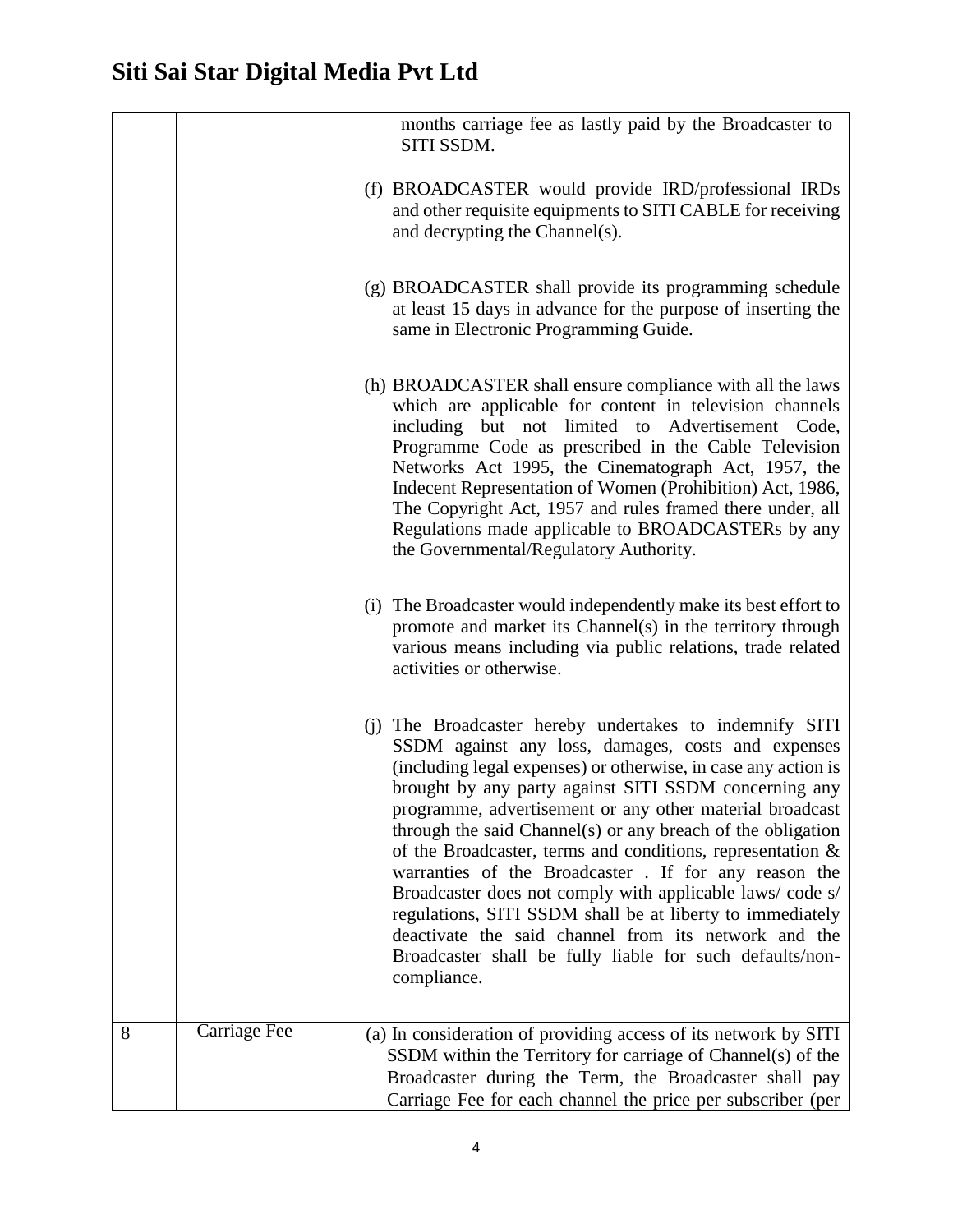|     | STB) per month as per the computation made in accordance<br>with Annexure V of this Agreement/RIO, which shall be<br>payable within fifteen days of receipt of the invoices for the<br>respective quarter (Due Date).                                                                                                                                                                                   |
|-----|---------------------------------------------------------------------------------------------------------------------------------------------------------------------------------------------------------------------------------------------------------------------------------------------------------------------------------------------------------------------------------------------------------|
| (b) | In addition, the Broadcaster shall be liable for the payment of<br>all applicable taxes, cesses, etc. including service tax, as may<br>be applicable on the Carriage Fee payable by the Broadcaster<br>to SITI SSDM.                                                                                                                                                                                    |
| (c) | The payment of Carriage Fee shall be subject to deduction of<br>Income Tax at source (TDS) at applicable rates, for which<br>necessary TDS Certificates shall be issued by the<br>Broadcasters within thirty (30) days from the date of<br>deduction of the same by the Broadcaster from the Carriage<br>Fee.                                                                                           |
| (d) | The payment of Carriage Fee shall be made by the<br>Broadcaster either by (i) Demand Draft in favour of "Siti<br>Sai Star Digital Media Pvt Ltd" payable at par or (ii) by<br>electronic wire transfer into SITI SSDM's designated Bank<br>Account accompanied by documentary evidence certified by<br>the Broadcaster's bank that the payment has been transferred<br>to SITI SSDM's account post TDS. |
| (e) | If the Broadcaster fails to pay the Carriage Fee to SITI<br>SSDM on or before the due date(s), then without prejudice<br>to any action which may be taken by SITI SSDM under the<br>applicable Statute/Regulations etc. for the time being in<br>force, the Broadcaster shall be liable for the payment of<br>interest @18% per annum during the period of such delay<br>beyond the due date(s).        |
| (f) | The Carriage fee shall be calculated as per the sub-regulation<br>of $(1)$ of regulation 8 of the Regulation in accordance with<br>Schedule I read with Schedule VII set out therein and<br>provided in Annexure V of this RIO/Agreement.                                                                                                                                                               |
| (g) | As required under the Regulations, the conditions relating<br>to, including but not limited to Target Market, rate of<br>carriage fee per month, average active subscriber base of SD<br>STB and HD STB at the time of publication of this RIO,<br>Discounts, if any, offered on the rate of carriage fee, manner<br>of calculation of carriage fee payable to SITI SSDM and                            |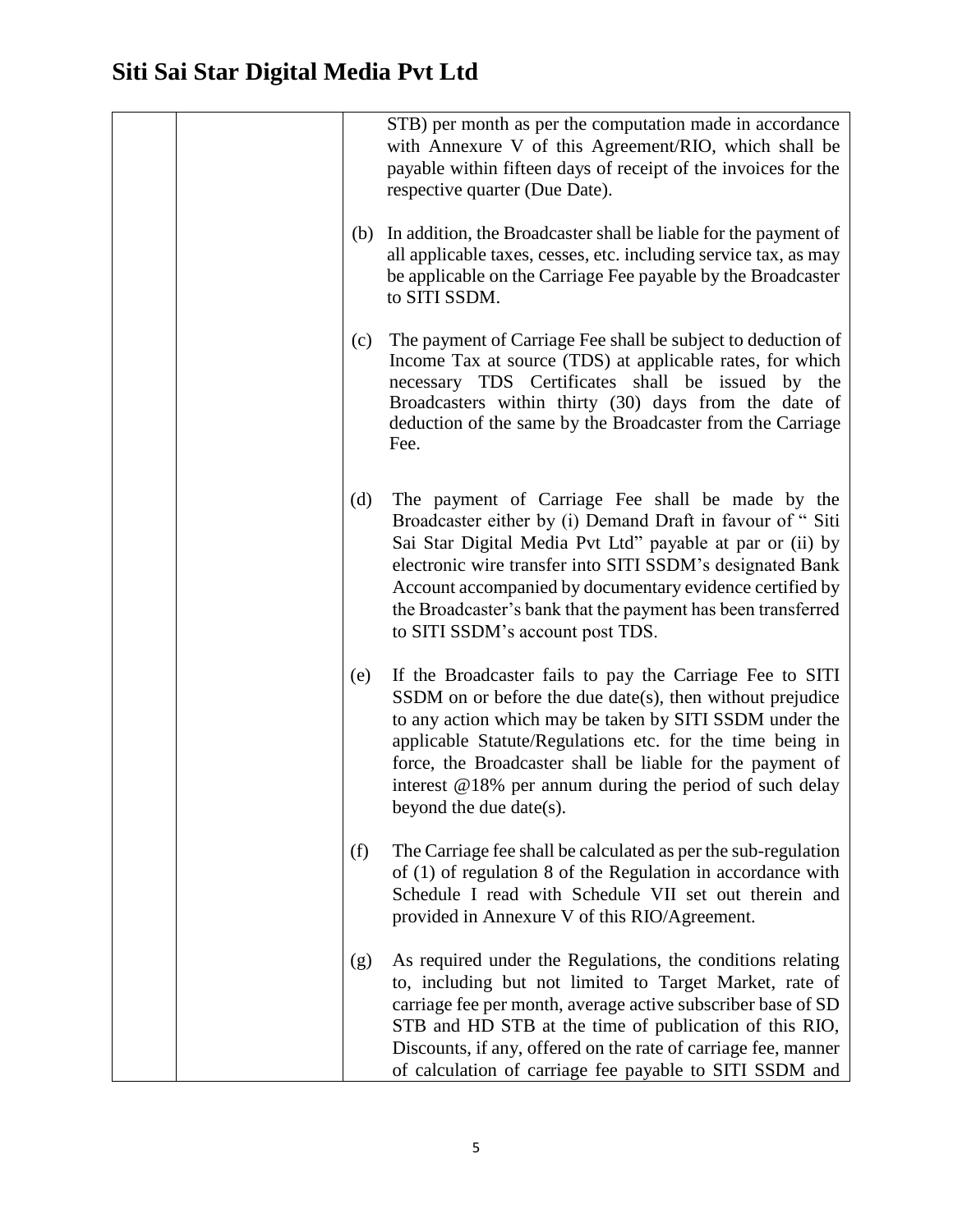|   |                                 | other necessary condition<br>shall form part<br>this<br>of<br>RIO/Agreement.                                                                                                                                                                                                                                                                                                                                                                                                                                                                                                                                                                                                                                                                                                                                                                                                                                                                                                      |
|---|---------------------------------|-----------------------------------------------------------------------------------------------------------------------------------------------------------------------------------------------------------------------------------------------------------------------------------------------------------------------------------------------------------------------------------------------------------------------------------------------------------------------------------------------------------------------------------------------------------------------------------------------------------------------------------------------------------------------------------------------------------------------------------------------------------------------------------------------------------------------------------------------------------------------------------------------------------------------------------------------------------------------------------|
| 9 | Representations<br>& Warranties | Broadcaster represents, warrants, declares, undertakes and agrees<br>that it:                                                                                                                                                                                                                                                                                                                                                                                                                                                                                                                                                                                                                                                                                                                                                                                                                                                                                                     |
|   |                                 | is the sole, absolute, exclusive and unencumbered legal<br>(a)<br>owner of the Channel(s) which it is exhibiting,<br>broadcasting and retransmitting through the network of<br>SITI SSDM within the Territory.                                                                                                                                                                                                                                                                                                                                                                                                                                                                                                                                                                                                                                                                                                                                                                    |
|   |                                 | (b) has valid and subsisting rights including copyrights<br>contained in the content that Broadcaster(s) shall broadcast,<br>exhibit and retransmit through the network of SITI SSDM<br>from time to time.                                                                                                                                                                                                                                                                                                                                                                                                                                                                                                                                                                                                                                                                                                                                                                        |
|   |                                 | the exercise of rights accruing though the Channel(s) which<br>(c)<br>Broadcaster is exhibiting and/or retransmitting through the<br>network of SITI SSDM, shall not in any way constitute any<br>infringement of the intellectual property rights, copyright,<br>trademark, moral right or other proprietary right or interest<br>or any other rights of any third party, nor shall it be<br>defamatory, contempt or breach of any provision of the<br>statute, or hurt sentiments of any religious groups or the<br>declared policy of the State. In the event of unforeseen<br>circumstances, Broadcaster<br>shall immediately<br>and<br>promptly respond and do all that which may be necessary<br>to resolve the issue in addition to indemnifying SITI SSDM<br>as to the same and hold SITI SSDM indemnified and<br>harmless against all claims, damages, costs and expenses<br>including but not limited to attorney's fees arising out of<br>any breach of the foregoing. |
|   |                                 | (d) Broadcaster hereby undertakes that if, upon issuance of a<br>public notice by the Broadcaster in respect of the<br>Channel(s) which Broadcaster is exhibiting and/or<br>transmitting in the network of SITI SSDM or otherwise,<br>any objections and/or claims are raised by any third party,<br>Broadcaster shall at its sole responsibility and liability, as<br>to costs and consequences, remove such objections and/or<br>defend such claims in addition to indemnifying SITI SSDM<br>against any claims, loss, damage costs or expenses<br>including but not limited to attorney fees arising out of such<br>objection and/or claim.                                                                                                                                                                                                                                                                                                                                    |
|   |                                 | (e) Broadcaster has complete authority to deal with/in relation<br>to exhibition, transmission and broadcast of the Channel(s)<br>and there is no present or prospective claim, proceeding or<br>litigation in respect of the Channel(s) which may in any                                                                                                                                                                                                                                                                                                                                                                                                                                                                                                                                                                                                                                                                                                                         |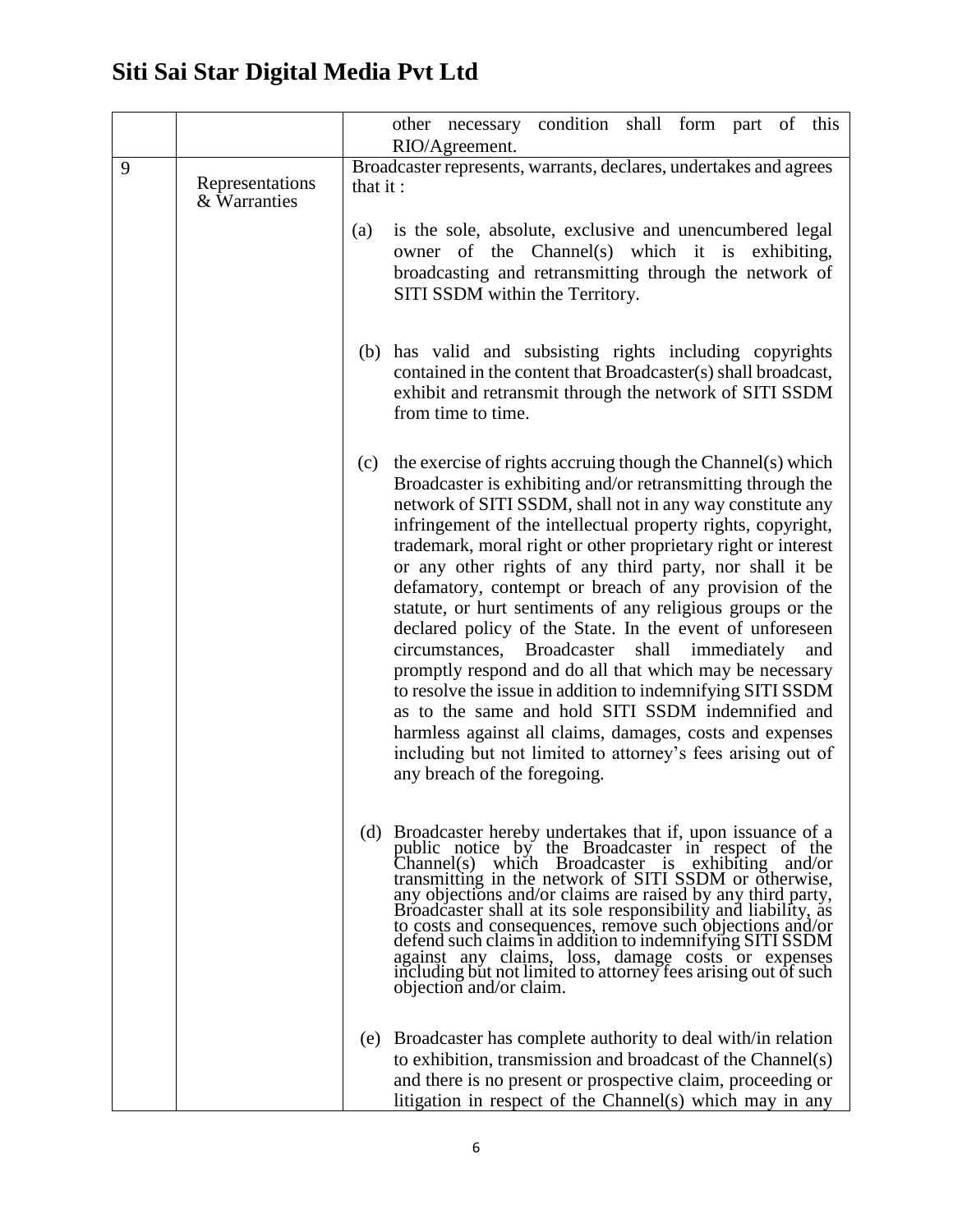|   |             |     | manner impair, limit, inhibit, diminish or infringe upon any<br>or all of the rights of the content that Broadcaster exhibits,<br>transmits and broadcasts and distributes through SITI<br>SSDM's network.                                                                                                                                                                                                                                                                                                                                |
|---|-------------|-----|-------------------------------------------------------------------------------------------------------------------------------------------------------------------------------------------------------------------------------------------------------------------------------------------------------------------------------------------------------------------------------------------------------------------------------------------------------------------------------------------------------------------------------------------|
|   |             | (f) | Without prejudice to Indemnity Clause as mentioned herein,<br>Broadcaster shall also indemnify SITI SSDM in case of any<br>breach of these RIO/Agreement, for any loss, harm, injury,<br>damage that may/shall be caused to SITI SSDM due to any<br>act, omission, commission by Broadcaster.                                                                                                                                                                                                                                             |
| 9 | Termination |     | (a) In the event of default in the payment of Carriage Fee by the<br>Broadcaster by the due date, SITI SSDM shall issue notice<br>to the Broadcaster requesting it to make payment of<br>outstanding Carriage Fee within a period of three (3) days<br>of such notice and in case Broadcaster fails to make<br>payment of outstanding Carriage Fee within such notice<br>period, SITI SSDM shall have right to forthwith terminate<br>this RIO/Agreement, which shall be without prejudice to<br>any other rights available to SITI SSDM. |
|   |             | (b) | In the event Broadcaster chooses not to broadcast its<br>Channel(s) and notifies SITI SSDM of its intention by<br>giving two (2) months notice in advance.                                                                                                                                                                                                                                                                                                                                                                                |
|   |             |     | (c) In the event SITI SSDM chooses not to carry on its present<br>business activity pertaining to distribution of TV Channels<br>as Multi System Operator (MSO).                                                                                                                                                                                                                                                                                                                                                                          |
|   |             | (d) | By either of the Parties hereto ("Non-Defaulting Party") in<br>the event of breach of any of the covenants or terms of this<br>Agreement by the other Party ("Defaulting Party") provided<br>that the Non-Defaulting Party shall give a notice of three (3)<br>weeks to the Defaulting Party intimating it about the<br>default(s) committed by it and the Defaulting Party fails to<br>cure such defaults/breach within such notice period.                                                                                              |
|   |             | e)  | By either of the Parties hereto, in the event force majeure<br>conditions subject to compliance of Clause 12 hereof.                                                                                                                                                                                                                                                                                                                                                                                                                      |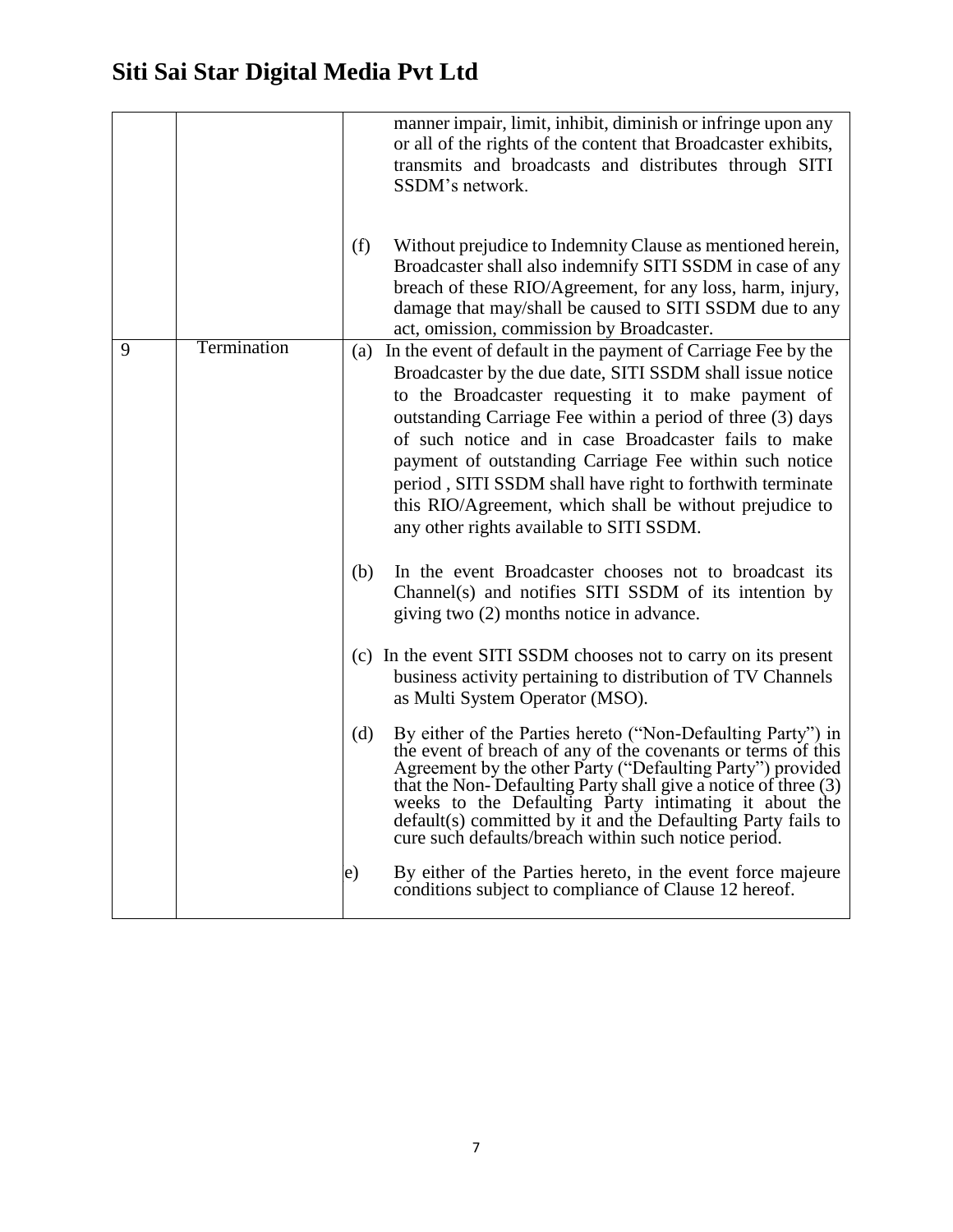| 10 | Consequences of<br>termination |                                                                                                                                                                                                                                                                                                                                                                                                                                                                                                                                                                                                                                                                                                                                                                                                                                                                                                                                                                                                                                                                                                                                                    |
|----|--------------------------------|----------------------------------------------------------------------------------------------------------------------------------------------------------------------------------------------------------------------------------------------------------------------------------------------------------------------------------------------------------------------------------------------------------------------------------------------------------------------------------------------------------------------------------------------------------------------------------------------------------------------------------------------------------------------------------------------------------------------------------------------------------------------------------------------------------------------------------------------------------------------------------------------------------------------------------------------------------------------------------------------------------------------------------------------------------------------------------------------------------------------------------------------------|
|    |                                | Upon the expiry or termination of this Agreement/RIO, except as<br>provided hereunder or by the operation of law or otherwise,                                                                                                                                                                                                                                                                                                                                                                                                                                                                                                                                                                                                                                                                                                                                                                                                                                                                                                                                                                                                                     |
|    |                                | (a) all rights granted to and obligations undertaken by, the parties<br>hereunder shall terminate immediately except obligations of<br>Broadcaster to forthwith pay the Carriage Fee, including<br>interest if any thereon, which are due and payable by the<br>Broadcaster till the date of expiry or termination of this<br>Agreement.                                                                                                                                                                                                                                                                                                                                                                                                                                                                                                                                                                                                                                                                                                                                                                                                           |
|    |                                | (b) It is clarified herein that the termination of this Agreement<br>shall not relieve any Party of any obligation or liability accrued<br>prior to the date of termination and/or such clause which by its<br>very nature extends or applies to the Parties even after<br>Termination                                                                                                                                                                                                                                                                                                                                                                                                                                                                                                                                                                                                                                                                                                                                                                                                                                                             |
| 11 | <b>Trade Marks</b>             | The Broadcaster hereby grants to SITI SSDM a non-exclusive<br>license to use, the Trade Marks/Logos during the term of<br>this Agreement/RIO.                                                                                                                                                                                                                                                                                                                                                                                                                                                                                                                                                                                                                                                                                                                                                                                                                                                                                                                                                                                                      |
| 12 | Force Majeure                  | Failure on the part of the either party to perform any of its<br>obligations and the non provision of the access of its network<br>by SITI SSDM for carriage of Broadcaster's Channel(s), shall<br>not entitle the other party to raise any claim against the either<br>party or be a breach hereunder to the extent that such failure<br>arises from an event of force Majeure. Force Majeure will<br>include any war, civil commotion, governmental action,<br>accident, epidemic or any other event of any nature or kind<br>whatsoever beyond the control of the either Party. It is agreed<br>between the Parties that lack of funds shall not in any event<br>constitute or be considered an event of force Majeure. If the<br>condition of Force Majeure shall continue for a period<br>exceeding forty five (45) days, then the Parties shall meet to<br>decide upon the future performance of the Agreement. If the<br>Parties are unable to agree upon a plan for future performance<br>then the Agreement shall be terminated upon notice of either<br>party to the other, after the expiry of three (3) weeks from the<br>date notice. |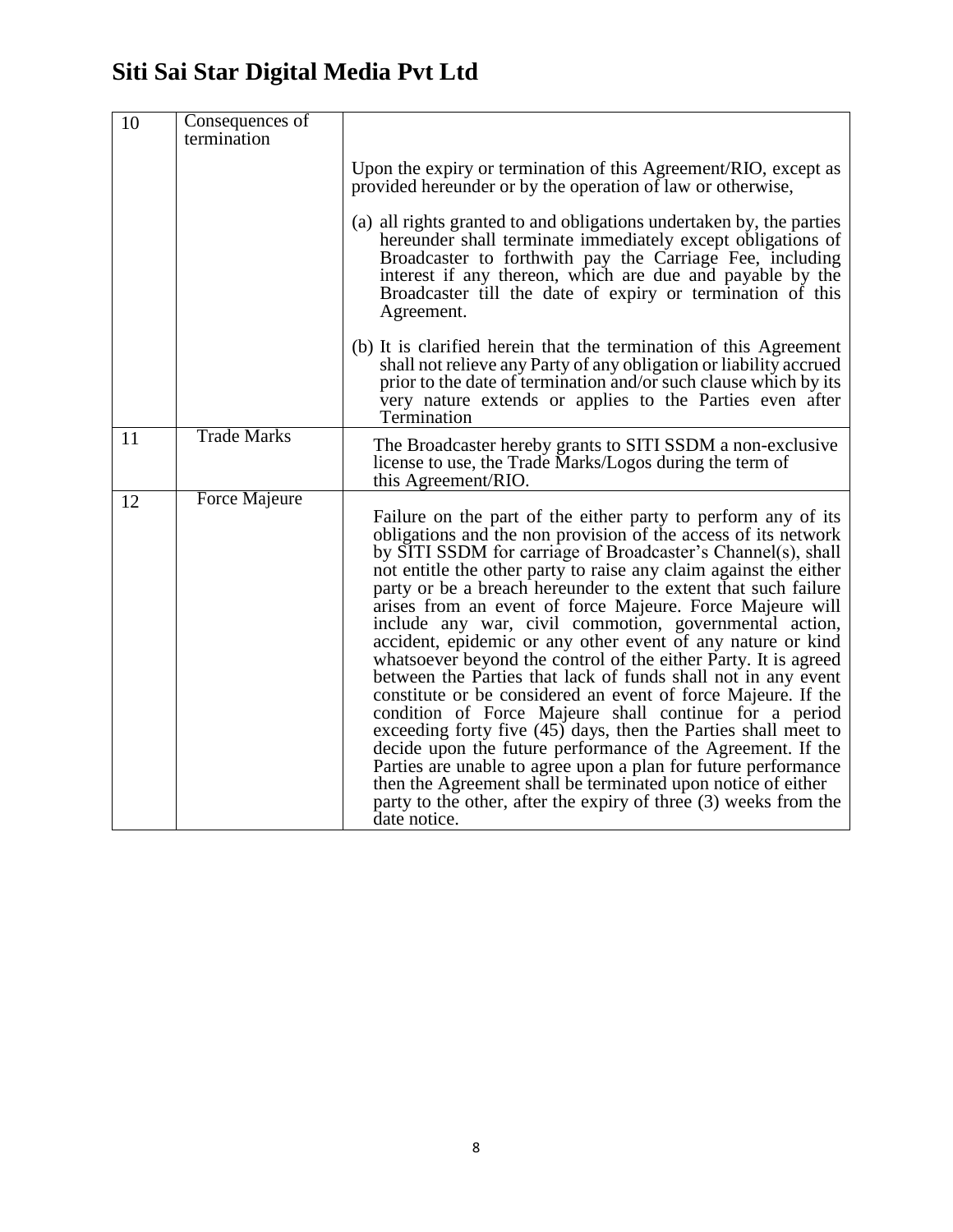| 13 | Applicable Law<br>and Jurisdiction |                                                                                                                                                                                                                                                                                                                                                                                                                                                                    |
|----|------------------------------------|--------------------------------------------------------------------------------------------------------------------------------------------------------------------------------------------------------------------------------------------------------------------------------------------------------------------------------------------------------------------------------------------------------------------------------------------------------------------|
|    |                                    | (a) This Agreement shall be exclusively governed by the laws of<br>India.                                                                                                                                                                                                                                                                                                                                                                                          |
|    |                                    | It is clearly understood and agreed that the provisions of the<br>(b)<br>TRAI Act & Regulations made there under, from time to<br>time, and any regulation / policy laid down by Ministry of<br>Information and Broadcasting, India from time to time shall<br>be completely applicable to the present Agreement and none<br>of the clauses contained herein shall be interpreted in a<br>manner as may be in derogation of the said provisions and<br>Regulations |
|    |                                    | The Parties acknowledge that TDSAT shall have exclusive<br>(c)<br>jurisdiction in respect of any dispute between the Parties<br>arising in connection with this Agreement (subject to any<br>appellate relief that may be sought in any court of competent<br>jurisdiction in Delhi). In the event any claims fall outside the<br>jurisdiction of TDSAT, they may be referred to any court of<br>competent jurisdiction in Delhi                                   |
| 14 | <b>Miscellaneous:</b>              | This Agreement constitutes the entire arrangement/understanding<br>between the parties with respect to the subject matter hereof and                                                                                                                                                                                                                                                                                                                               |
|    |                                    | supersedes<br>all<br>prior<br>and contemporaneous<br>agreements,<br>understanding, arrangement or communications and (this                                                                                                                                                                                                                                                                                                                                         |
|    |                                    | Agreement) shall not be modified except with mutual consent of                                                                                                                                                                                                                                                                                                                                                                                                     |
|    |                                    | both the parties in writing. No waiver of any breach of any                                                                                                                                                                                                                                                                                                                                                                                                        |
|    |                                    | provision of this Agreement shall constitute a waiver of any prior,                                                                                                                                                                                                                                                                                                                                                                                                |
|    |                                    | concurrent or subsequent breach of the same or any other                                                                                                                                                                                                                                                                                                                                                                                                           |
|    |                                    | provisions hereof, and no waiver shall be effective unless made in                                                                                                                                                                                                                                                                                                                                                                                                 |
|    |                                    | writing and signed by the waiving party. Neither this Agreement,<br>nor any terms and conditions contained herein, shall be construed                                                                                                                                                                                                                                                                                                                              |
|    |                                    | as creating a partnership, joint venture, agency relationship or as                                                                                                                                                                                                                                                                                                                                                                                                |
|    |                                    | granting a franchise. In case any provision of this Agreement                                                                                                                                                                                                                                                                                                                                                                                                      |
|    |                                    | becomes invalid or unenforceable shall be deemed to be                                                                                                                                                                                                                                                                                                                                                                                                             |
|    |                                    | ineffective to the extent of such invalidity or unenforceability,                                                                                                                                                                                                                                                                                                                                                                                                  |
|    |                                    | without affecting in any way the validity, legality and                                                                                                                                                                                                                                                                                                                                                                                                            |
|    |                                    | enforceability of the remaining provisions hereof. Either party<br>shall not assign this Agreement to any party without the prior                                                                                                                                                                                                                                                                                                                                  |
|    |                                    | written consent of other Party. Both the parties shall keep the                                                                                                                                                                                                                                                                                                                                                                                                    |
|    |                                    | terms of this Agreement confidential. If any provision of this                                                                                                                                                                                                                                                                                                                                                                                                     |
|    |                                    | Agreement becomes invalid or unenforceable, in whole or in part,                                                                                                                                                                                                                                                                                                                                                                                                   |
|    |                                    | the validity of the remainder of this Agreement shall not be affected                                                                                                                                                                                                                                                                                                                                                                                              |
|    |                                    | thereby; and the Parties shall agree to a valid substitute provision                                                                                                                                                                                                                                                                                                                                                                                               |
|    |                                    | which corresponds in its economic effect as closely as legally<br>possible to the invalid or unenforceable provision which it                                                                                                                                                                                                                                                                                                                                      |
|    |                                    | replaces.                                                                                                                                                                                                                                                                                                                                                                                                                                                          |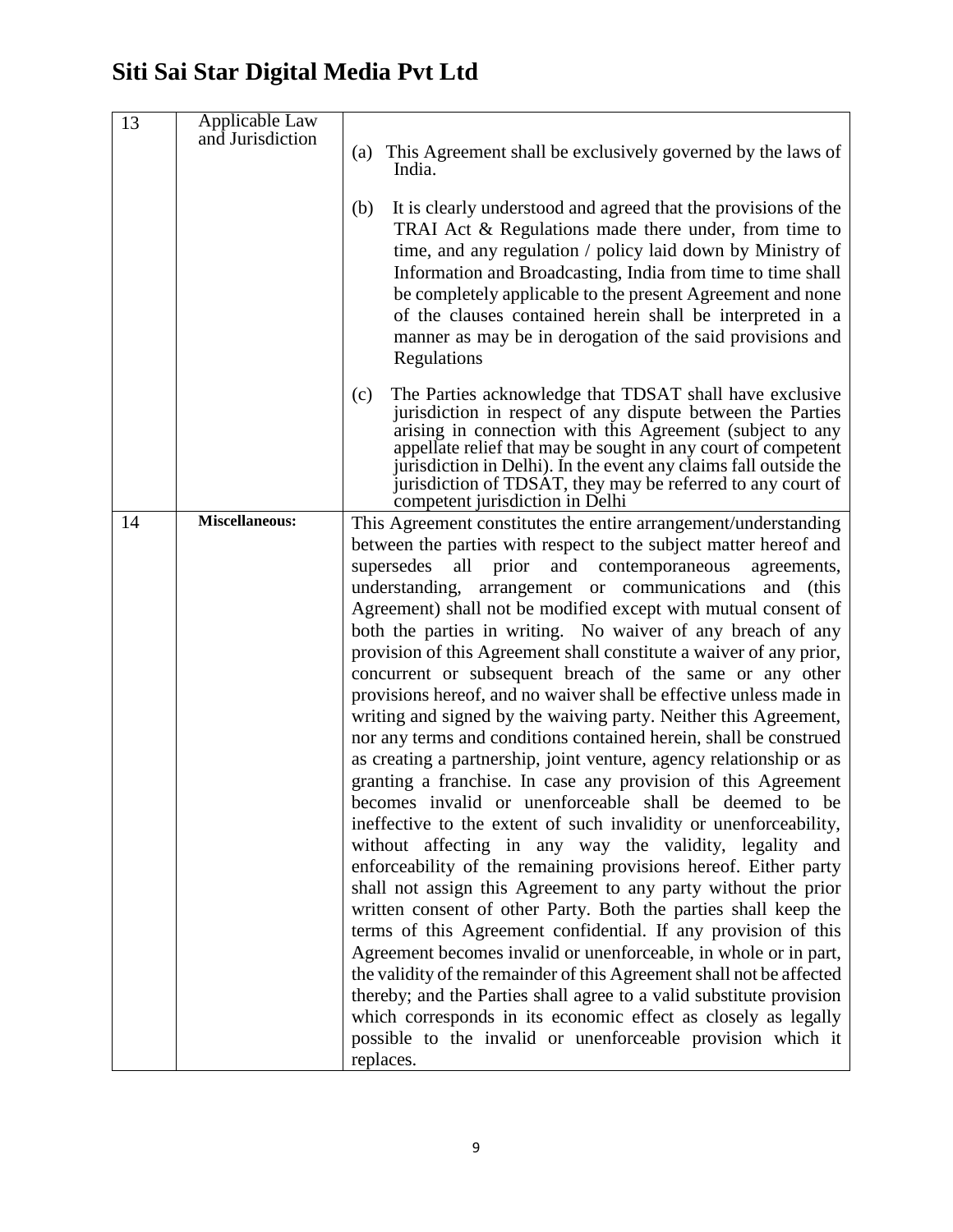#### **ANNEXURE - I**

#### **DEFINITIONS**

- (a) "**Addressable System**" means an electronic device (which includes hardware and its associated software) or more than one electronic device put in an integrated system through which signals of cable television network can be sent in encrypted form, which can be decoded by the device or devices, having an activated conditional access system at the premises of the subscriber within the limits of authorization made, through the Conditional Access System and the subscriber management system, on the explicit choice and request of such subscriber, by SITI SSDM.
- (b) "A-la-carte rate" means the rate at which a standalone individual channel being offered to the Distributor of TV channels or to the subscriber, as the case may be;
- (c) "**Applicable Laws** " means laws enacted in the territory of India including the regulations, directions , notifications or orders, including amendment thereto, enacted or issued by any constitutional , legislative , judicial, quasit judicial or administrative authority including the Telecom Regulatory Authority of India (TRAI) and the Ministry of Information & Broadcasting of India (MIB)
- (d) **"Areas"** means such areas within DAS notified areas as mentioned in Annexure II of this RIO in respect of which a request has been made by the Broadcaster for carriage of its channels through the Cable Television Network of SITI SSDM and /or through its affiliated cable networks.
- (e) "**Average Active Subscriber Base** means the number of set top boxes arrived at by averaging the active set top boxes in the manner specified in Schedule VII of the Regulation.
- (f) **Broadcaster"** means a person or a group of persons, or body corporate, or any organization or body providing programming services and includes his or its authorized distribution agencies.
- (g) **"Channel(s)"** means the standard definition (SD) channel(s) or the high Definition (HD) channels of the Broadcaster duly registered and permitted by the Ministry of Information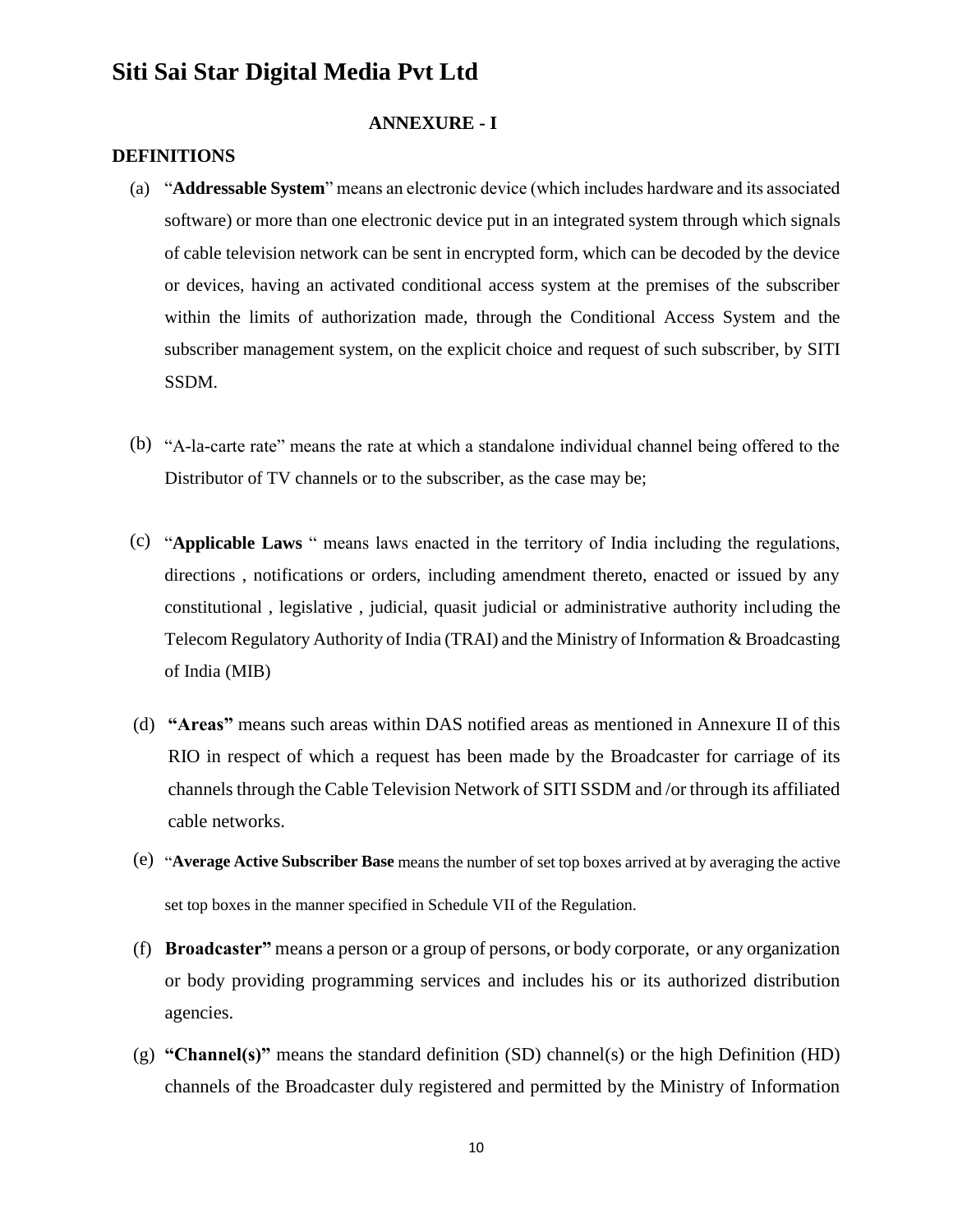and Broadcasting under the Up linking and Down linking guidelines and in respect of which a request has been made by the Broadcaster for carriage of the same through the Cable Television Network of SITI SSDM which are mentioned in Annexure III of this RIO.

- (h) "**DAS notified Areas"** means the areas where in terms of notifications issued by the Central Government under sub-section (1) of section 4A of the Cable Television Networks (Regulation) Act, 1995 (7 of 1995) as amended, it is obligatory for every cable operator to transmit or retransmit programs of any channel in an encrypted form through a digital Addressable System;
- (i) **"Intellectual Property Rights"** means all intellectual property rights owned and licensed, to be owned and licensed by the Broadcaster and/or the Channel(s) owners including but not limited to any patent, copyright, trademark or any mark, any right in the nature of the aforementioned rights, trade secrets, rights of attribution, integrity and similarly afforded "moral rights," rights in unpatented know-how, inventions and technology, and any other intellectual or proprietary rights of any nature whatsoever in any part of the world,
- (j) Network" means any system consisting of a set of closed transmission paths and associated signal generation, control and distribution equipment, designed to provide cable service for reception by multiple subscribers;
- (k) **"Notice"** means a written communication by one Party to the other Party or Parties, as the case may be, issued pursuant hereunder that is properly addressed to the Notice Address of the other Party and hand delivered, delivered by courier or pre-paid registered postage.
- (l) **"RIO" or "Agreement" or "This Agreement"** means this Reference Interconnection Offer together with its Annexures as may be amended from time to time.
- (m) **"SPE" or "Subscriber Premises Equipment"** shall be deemed to include Set Top Box (STB), Viewing Card and other tools and equipments/device(s) installed/to be installed at the Subscriber's Premises in order to receive and/or decode the Channel(s), purchased/procured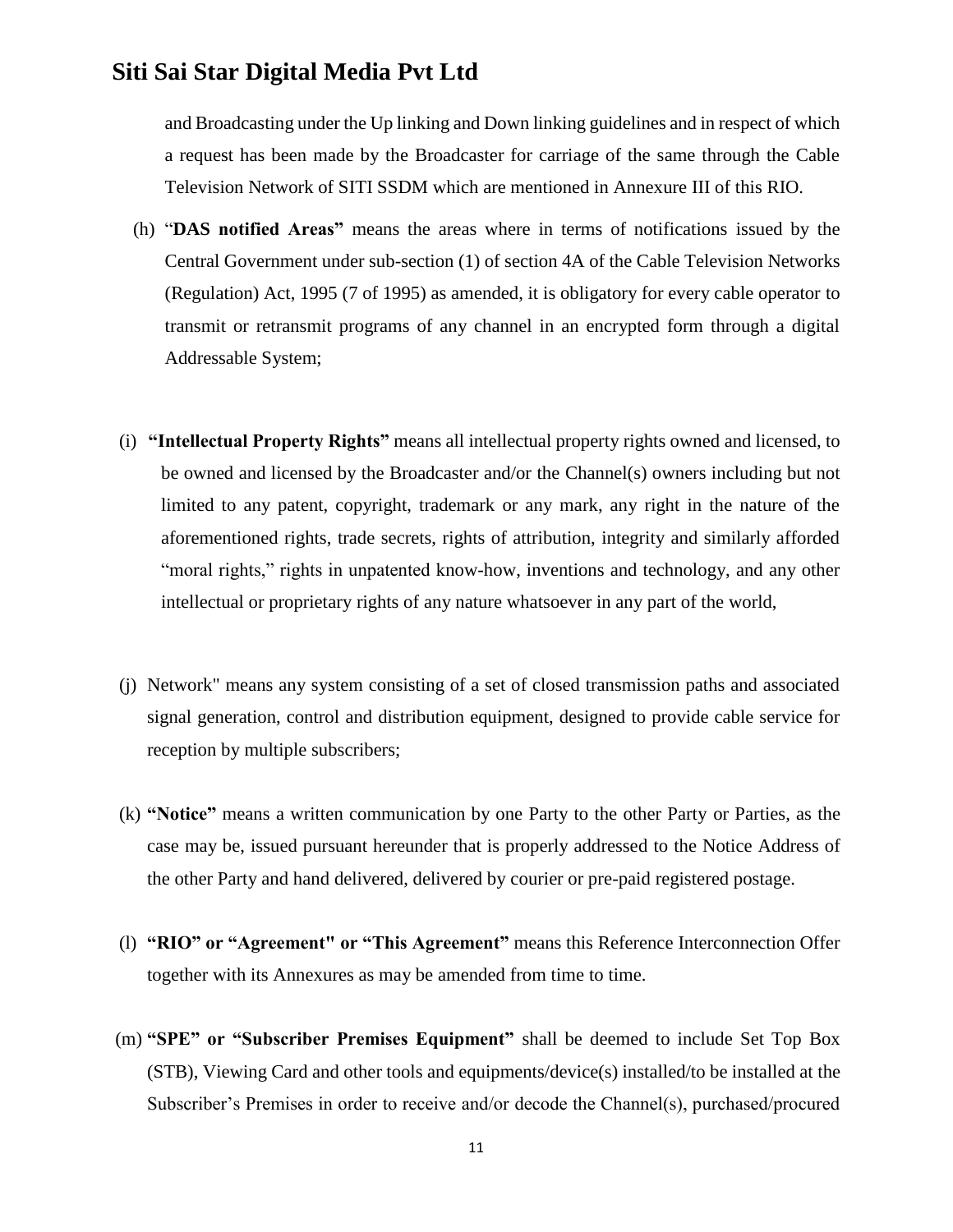by the Subscriber, which are compatible with technology employed by SITI SSDM for Cable Service in DAS notified areas. It is understood that each Set Top Box will be installed with one television set only.

- (m) **'Set Top Box" (STB)** means a device, which is connected to, or is part of a television and which allows a subscriber to receive in unencrypted and descrambled form subscribed channels through an addressable system.
- (n)**"Subscriber"** means any person (including individual or any other legal entity ) or entity including Hotels, restaurants, clubs, institutions etc. which has officially subscribed to the Cable TV Service in accordance the Subscription form duly filled by it and is contractually bound by the Subscriber Terms and Conditions ("T&C") and does not include any third party using/seeking to use the Service for further distribution, re-sale or commercial purpose.

For the purpose of calculation of carriage fee, subscriber means each STB in the Areas that receives signals of various channels from SITI SSDM's Cable Television Network as per its Subscriber Management System (SMS).

**Note:** The words/terms not specifically defined herein above shall have the same meaning as ascribed to them in The TRAI Act, Cable Television Networks Act, 1995 and Telecommunication (Broadcasting and Cable Services) Interconnection (Digital Addressable Cable Television Systems) Regulations, 2017 as amended form time to time.

### **Annexure – II**

| Agreed areas   |  |
|----------------|--|
| Target Markets |  |

### **Annexure III**

| Agreed channels |  |
|-----------------|--|
|                 |  |
|                 |  |
|                 |  |